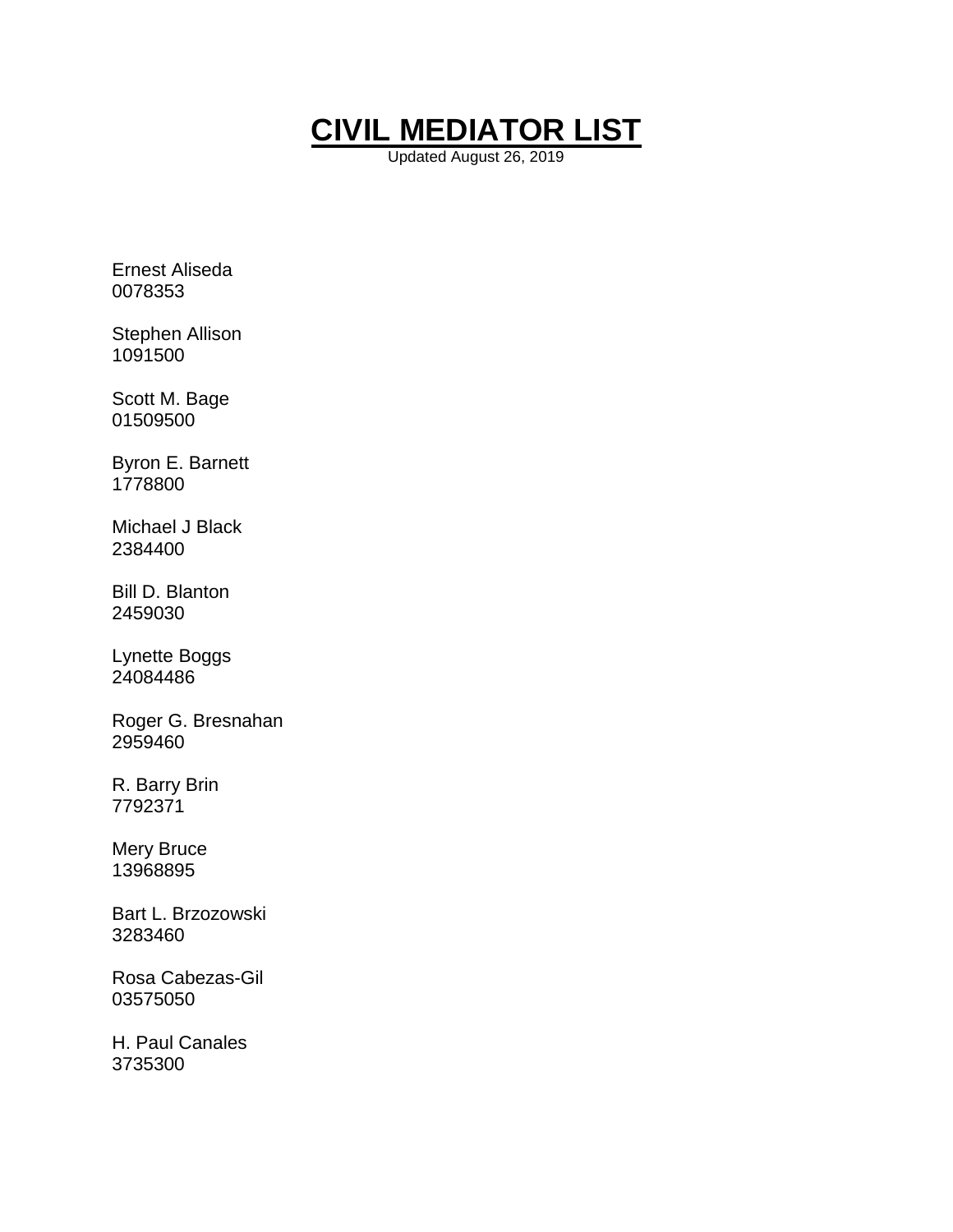John D. Carlos 3813400

Kim Carmack **NOT AN ATTORNEY**

Joseph Casseb 3974500

Maricela Cavazos 00790441

Ramond Cervantes III 04048850

Weldon Cude **NOT AN ATTORNEY**

Richard Danysh 05377700

William Denham 24052139

Rene Diaz 05804775

Allan K. DuBois 6149500

Sara E. Dysart 6327050

Stephen R. Fogle 7206500

David Fritsche 07481200

Alfredo Garcia Galvan **NOT AN ATTORNEY**

Humberto Garcia 7636620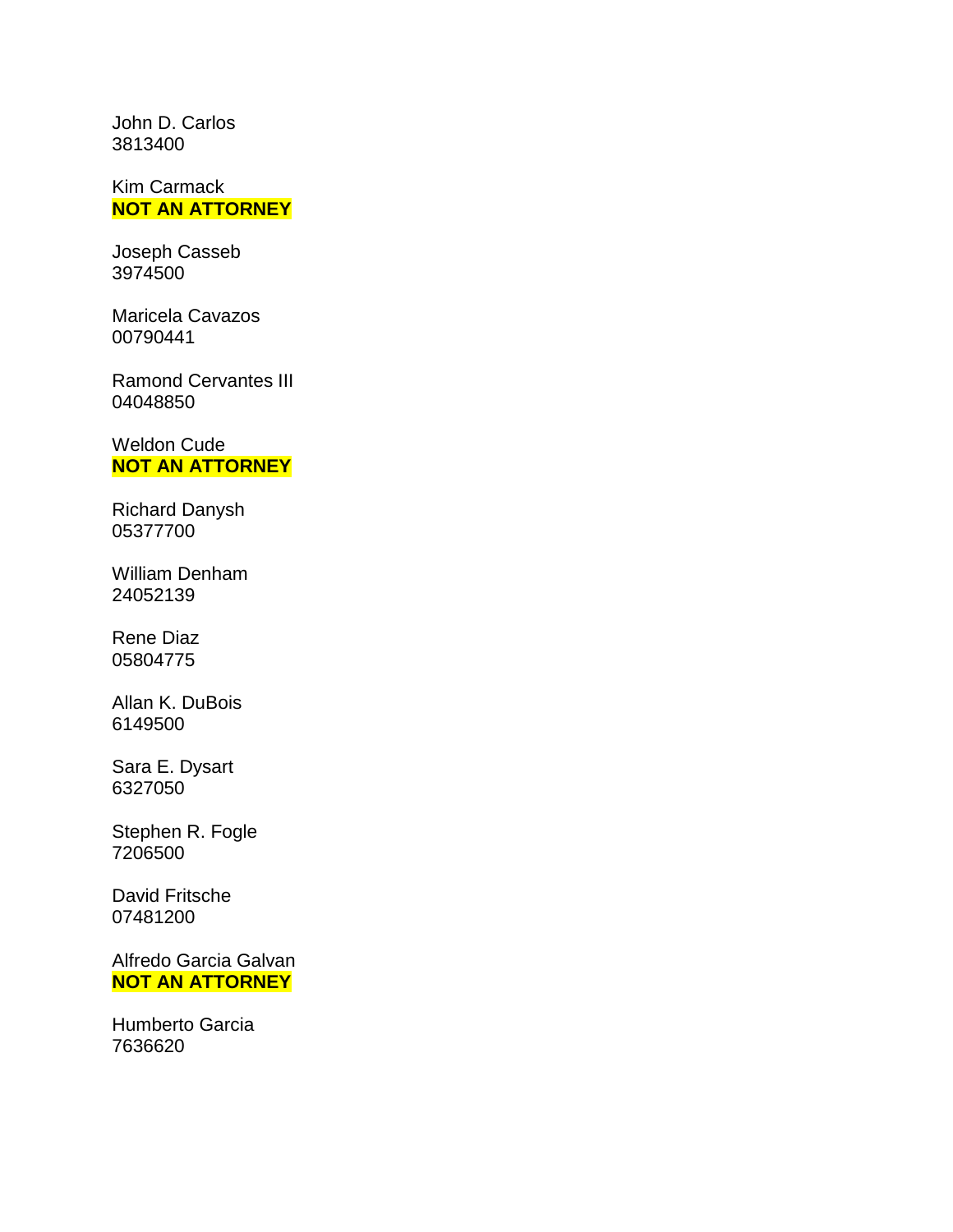## Franklin Garrett **NOT AN ATTORNEY**

Jerry Gibson 7868000

Danielle L. Hargrove 9000950

Dale Hicks 9575430

Wes Holland 24007379

Kathleen A. Hurren 10313100

Alexander Katzman 00786939

Susan Kolgore 04600330

A Federico Longoria 24002492

Diego Lopez 00790062

Julian Lopez 12566450

Charles Mais 12850400

Kim M. Munsinger 24027557

Irene Morris 24088094

Dan A. Naranjo 14804000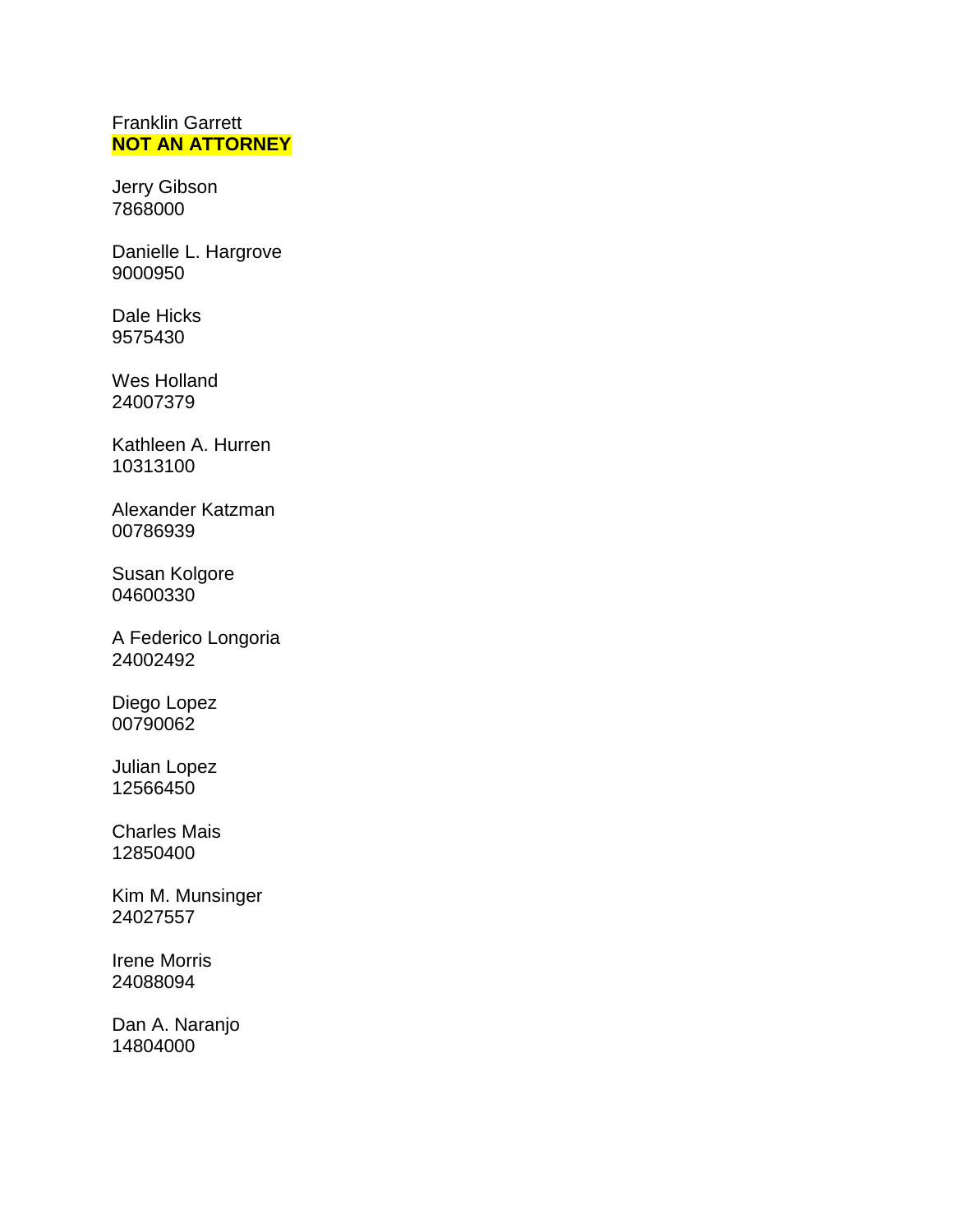Edward L. Osuna 15339460

David L. Ortega 00791377

Don Philbin 15908800

Joe Pina 16011355

Mark Poling 24083669

Vic Putman 16413000

Roberto R. Rios 24002843

Adolfo Ruiz 17385600

Leslie Sachnowicz 17503210

Gerrit Schulze 24084877

Jeff Sellers **NOT AN ATTORNEY**

Walden Shelton 50511664

Thomas J. Smith 18688000

Richard Sparr 18887300

Michael Swincher NOT AN ATTORNEY